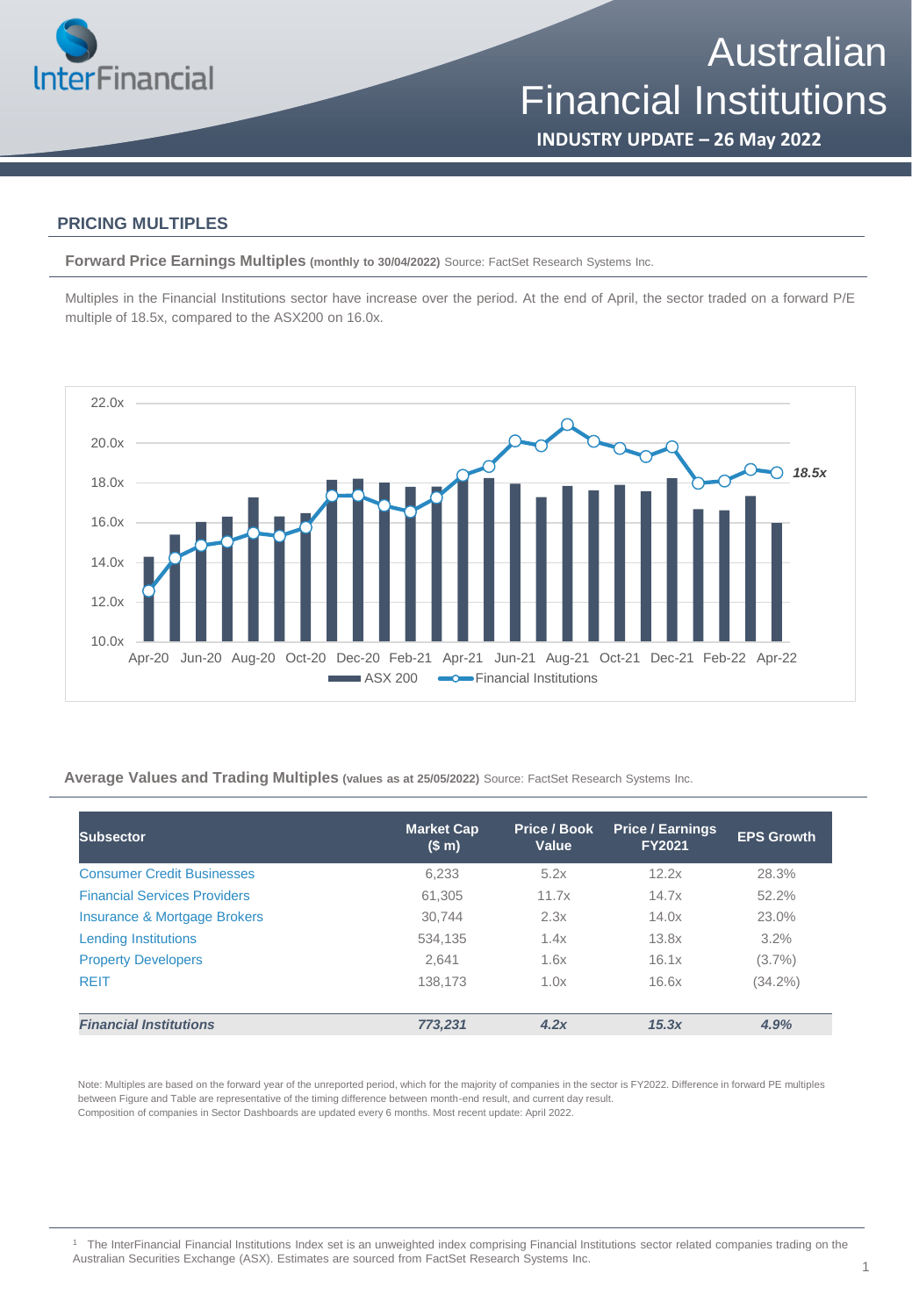

# Australian Financial Institutions

**INDUSTRY UPDATE – 26 May 2022**

## **MERGER & ACQUISITION NEWS…**





#### Value: AUD 7.0 m

Australia-based fund manager **Clime Investment Management** has entered into an agreement to acquire the operating assets of **MTIS Wealth Management**, an Australia-based accounting, financial advice and superannuation administration business. The acquisition is highly complementary and will increase Clime's funds under management and administrated by AUD 380m.



#### Value: Not disclosed

**Mitsui & Co Limited** has entered into an agreement to acquire addition shares in **New Forests Limited**, an Australia-based forestry asset management company, increasing its stake to 49% from its previous 23% shareholding.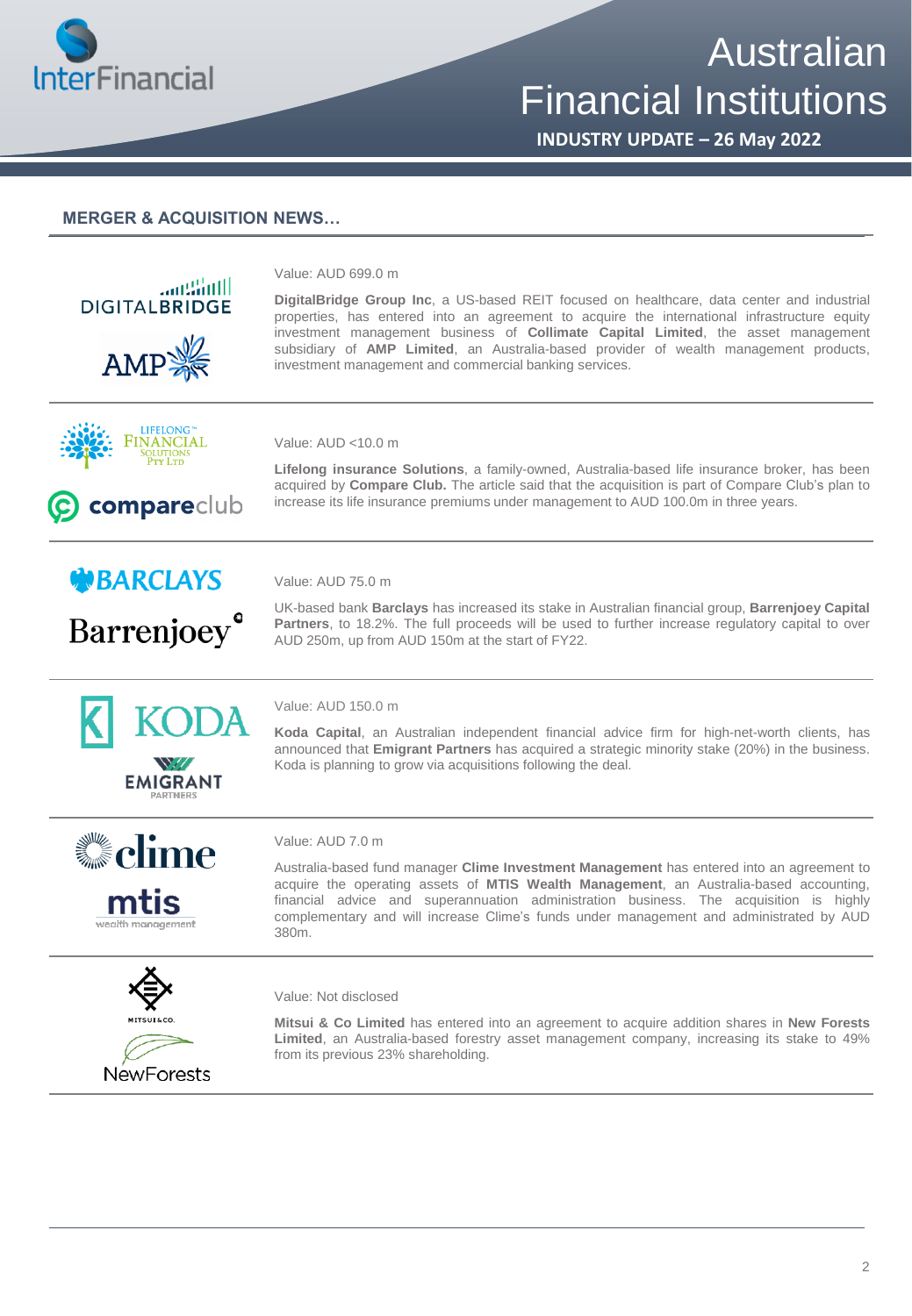

Australian Financial Institutions

**INDUSTRY UPDATE – 26 May 2022**

# **INSTITUTIONAL INTELLIGENCE…**

- **AMP** has submitted a first-round offer for Westpac's unit with **Macquarie Group** and **Netwealth** also expected to be potential bidders.
- **Lifelong Insurance Solutions**, a family-owned, Australia-based life insurance broker, has been acquired by **Compare Club**, for a consideration of less than AUD 10m.
- **Uniseed**, an Australian technology-focused venture capital (VC) firm, has launched an AUD 75m (USD 54m) fund backed by Australian superfund **UniSuper**.
- **Xspansiv**, an Australia-based carbon trading platform, is expected to issue new shares to raise AUD 550m AUD 600m in its ASX listing. The proceeds will be used to finance the acquisition of **APX**, a US-based provider of registry infrastructure.
- **Pacific Equity Partners**, an Australian private equity group, could be on the way to an ASX listing. Large overseas private equity players such as Blackstone, KKR, TPG, and EQT have pursued listing to provide liquidity for their founders. PEP has started to open up to institutional investors by disclosing FUM, as well as expanding their investment horizon adding secure assets to expand FUM.
- **AvSuper** and the **Commonwealth Superannuation Corporation** (CSC) have entered into a Memorandum of Understanding to conduct due diligence to determine whether a merger would benefit both parties.
- **Oceania Biofuels,** a privately-owned Australian biofuel company, is seeking acquisitions of strategic feedstock assets as it is planning an AUD 500m renewable diesel biorefinery in Gladstone, Queensland.
- **National Australia Bank** has informally expressed interest in acquiring **Suncorp Group's** banking business.
- Final binding bids for **Westpac's** investment platform are due in July. Non-binding offers have valued the platform at AUD 1.2bn, below the bank's price expectations of AUD 1.5bn or more.
- **Perpetual**, an Australian funds management business, is believed to be eyeing **Insignia**'s **Australian Executor Trustee** (AET) business. The AET business could sell for between AUD 150m - AUD 200m.
- **Mercer Australia** is among bidders for **Westpac**'s superannuation business **BT Super**. **Colonial First State**, widely considered the most logical buyer for the business has dropped out**. AMP** and **Insignia** are also competing for the asset.
- Buyers may be circling **Medibank Private**, an Australia-based health insurance business. Medibank has been pursuing acquisitions in short-stay hospitals, primary healthcare and telehealth.
- **Pendal**, an Australia-based investment manager, will consider a counteroffer from **Perpetual**.
- **FinClear** and **FNZ** could be potential buyers for **Openmarkets**, an Australia-based clearing and settlement platform. Openmarkets is thought to be seeking a new investor after failing to agree to a merger with **SelfWealth**.
- **Qualitas**, an Australia-based alternative real estate investment manager, has received inbound inorganic acquisition opportunities. The company has a market cap of AUD 635m.
- Singapore-based technology firm **Grab Holdings** is in talks to acquire **Australia and New Zealand Banking Group**'s 22% stake in Malaysian financial services firm **AMMB Holdings**.
- **Michael Hill International**, a New Zealand-based jewelry retailer, has announced an agreement to sell its in-house Canadian credit receivables to Canadian consumer credit provider **Flexiti Financial**.
- **Janus Financial**, a privately-held Australian financial services business, is seeking acquisitions and at the same time is also interesting in talking with potential investors following approaches by private equity firms.
- **Mirvac**, an Australia-based real estate business, is threatening to complicate the AUD 300m sale of **AMP**'s Australian property and infrastructure unit **Collimate Capital** to **Dexus**. Mirvac is making a renewed effort to secure AWOF management rights.
- **Medibank Private**, an Australia-based health insurance business, is believed to have rejected an offer from private equity for its healthcare services business. Medibank has a market capitalization of AUD 8.81bn.
- **CloudTech Group**, a privately held Australian blockchain technology company, welcomes approaches from potential investors to assist its domestic expansion plans.
- **Padua**, an Australia-based fintech firm providing SaaS to financial advisors, could raise capital to fund acquisitions and new market entries ahead of an initial public offering.